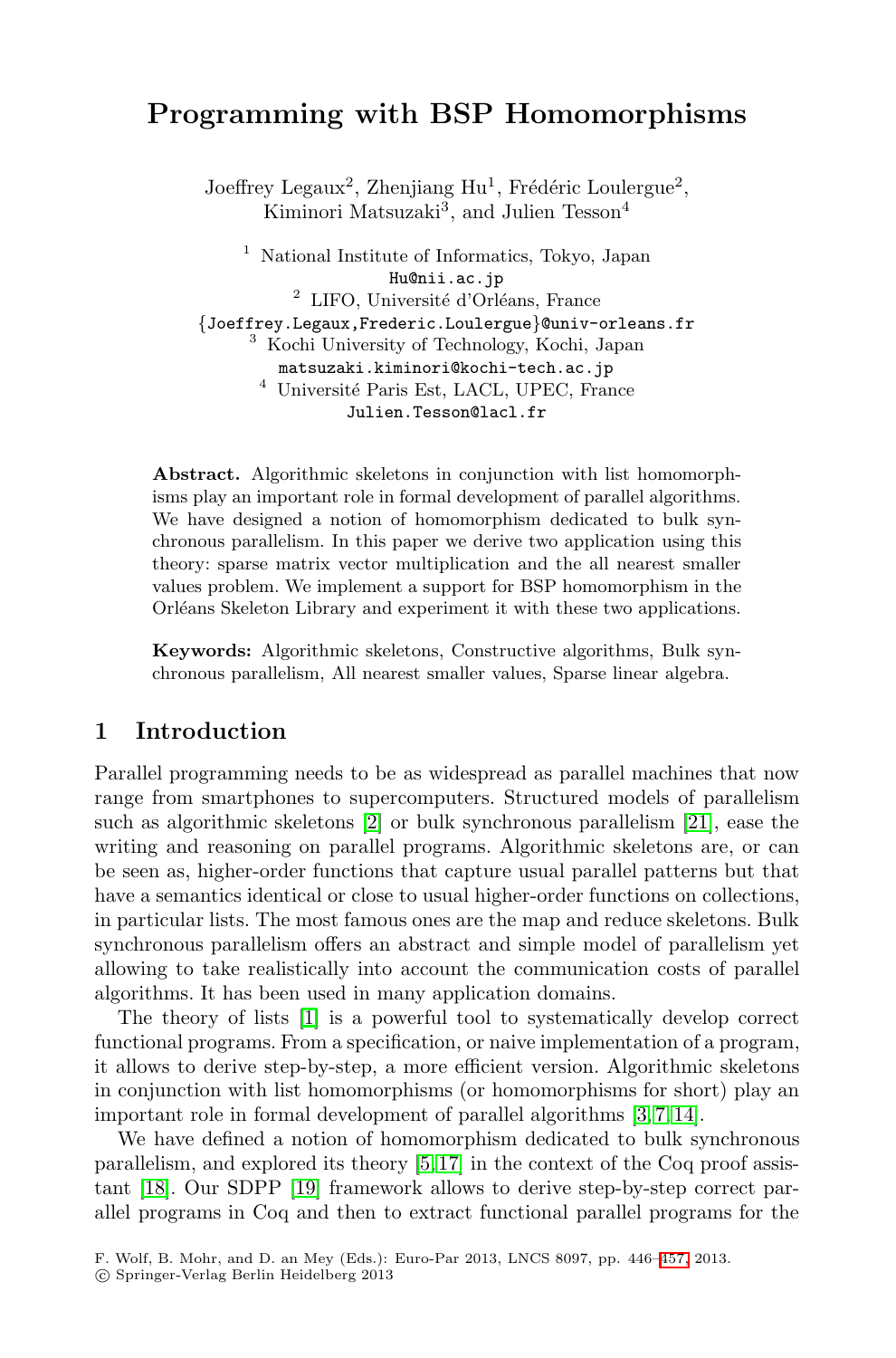[O](#page-11-6)Caml [10] language and the BSML library [11] that can be compiled and run in parallel. If our long term goal is to provide sufficient automation to use the Coq proof assistant to ease the development of efficient parallel programs, our framework still lacks automation and the purely functional programs we can extract cannot compete yet with high-level C++ hand-written code. Therefore on a practical side it would be interesting to have a support for BSP homomorphisms in an efficient library of algorithmic skeletons such as  $OSL$ : the  $C++$  Orléans Skeleton Library [8]. The work presented in this paper provides such a support and we illustrate its use through the derivation of non-trivial applications.

The main technical contributions of this paper can be summarised as follows.

- <span id="page-1-0"></span>**–** We derive two applications in a systematic way using the theory of BSP homomorphisms: a sparse-matrix vector multiplication and the all nearest sm[all](#page-1-0)er values algorithm;
- **–** We imp[lem](#page-2-0)ent sup[po](#page-6-0)rt for the execution of BSP homomorphisms in the Orléans Skeleton Library;
- **–** We experiment with these appli[ca](#page-9-0)tions implemented with OSL on parallel machines.

The organisation of this paper is as follows. We start by reviewing the basic concepts of homomorphism and recall the definition of the BSP homomorphisms and their theory (section 2). We then show how to derive BSP homomorphisms from specifications in section 3. Section 4 is devoted to [the](#page-11-7) Orléans Skeleton Library, in particular support for BSP homomorphisms with the bh skeleton. We experiment with the derived applications in section 5. We discuss the related work in Section 6 and conclude the paper in section 7.

## <span id="page-1-1"></span>**2 BSP Homomorphisms**

Our notations are basically based on the programming language Haskell [15]. Functional application is denoted by a space and an argument may be written without brackets. Thus f a means  $f(a)$ . Functions are curried, i.e. functions take one argument and return a function or a value, and the function application associates to the left. Thus  $f$  a  $b$  means  $(f \, a)$   $b$ . Infix binary operators will often be denoted by  $\oplus$ ,  $\otimes$ ,  $\odot$ . Functional application binds stronger than any other operators, so f  $a \oplus b$  means  $(f \ a) \oplus b$ , but not  $f(a \oplus b)$ . Lists are finite sequences of values of the same type. A list is either the empty list, a singleton or a concatenation of two lists. We denote  $\parallel$  for the empty list,  $[a]$  for a singleton list with element a, and  $x + y$  for a concatenation of two lists x and y. The concatenation operator is associative. Lists are destructed by pattern matching.

**Definition 1 (Homomorphism).** Function h is said to be a *homomorphism*, if it is defined recursively in the form of

$$
h []= id_{\odot} \qquad h [a] = f a \qquad h (x+y) = h(x) \odot h(y)
$$

where  $id_{\odot}$  denotes the identity unit of  $\odot$ . Since h is uniquely determined by f and  $\odot$ , we will write  $h = (\odot, f)$ .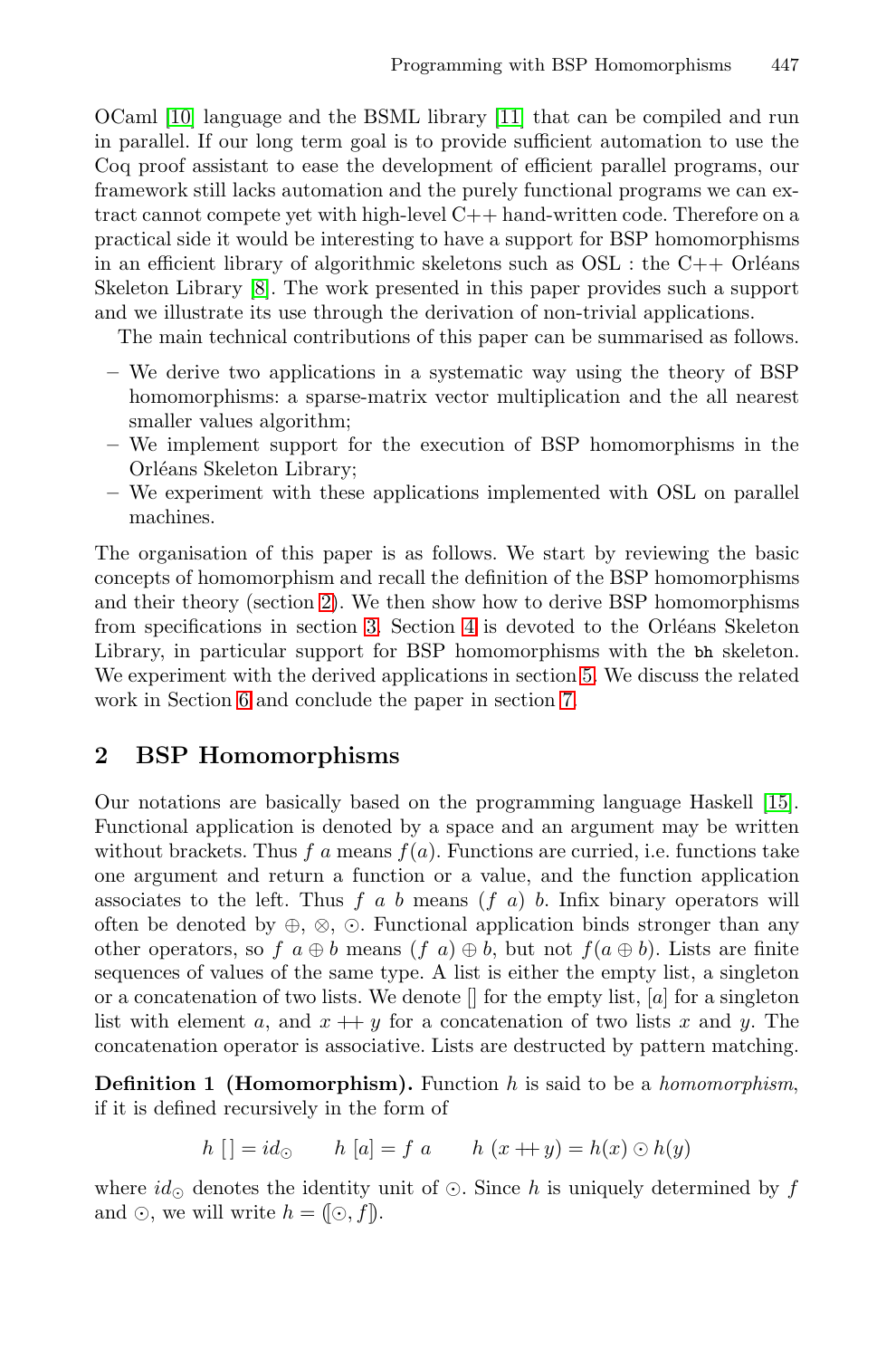**Definition 2 (BSP Homomorphism (BH)).** Given a function  $k$ , and two homomorphisms  $g_1 = (\oplus, f_1), g_2 = (\otimes, f_2)^1$ , h is said to be a *BH*, if it is defined in the following way.

$$
\begin{cases}\nh \n\begin{bmatrix}\nl r = \n\end{bmatrix} \\
h \n\begin{bmatrix}\na \\
k r = \n\end{bmatrix} \\
h \n\begin{bmatrix}\nx + y\n\end{bmatrix} \\
r = h \n\end{bmatrix} \\
x \n\begin{bmatrix}\ng_1 y \oplus r\n\end{bmatrix} + h \n\begin{bmatrix}\ny (\n\otimes g_2 x)\n\end{bmatrix} \\
r = h \n\end{cases}
$$

The above h defined with functions k,  $g_1, g_2$ , and associative operators  $\oplus$  and ⊗ is denoted as  $h = BH(k, (\oplus, f_1), (\otimes, f_2))$ .

<span id="page-2-1"></span>Function h is a *higher-order* homomorphism, which computes on a list and returns a new list of the same length. In addition to the input list, h has two additional parameters,  $l$  and  $r$ , which append necessary information to perform computation on the list. The information of  $l$  and  $r$ , as defined in the third equation, is propagated from left and right with functions  $q_2$ , ⊗ and  $q_1$ , ⊕ respectively. By definition, a BH can be computed in parallel since it is a composition of local computations and of homomorphisms which can be easily parallelised [3].

Rather than checking directly that a function is a *BH* we use an indirect way using the *mapAround* function. *mapAround*, compared to *map*, captures more interesting independent computations on each element of lists. Intuitively, *mapAround* maps a function to each element (of a list) but is allowed to use information of the sublists on the left and right of the element, e.g.,

<span id="page-2-0"></span>mapAround 
$$
f[x_1, x_2,...,x_n]
$$
  
=  $[f([0, x_1, [x_2,...,x_n]), f([x_1], x_2, [x_3,...,x_n]),..., f([x_1,...,x_{n-1}],x_n,[])].$ 

**Theorem 1 (Parallelization** mapAround with  $BH$ ). For a function  $h =$ *map[Ar](#page-10-3)[oun](#page-11-3)d* f, if we can decompose f as  $f (ls, x, rs) = k (g_1 ls, x, g_2 rs)$  where  $g_i$  is a composition of a function  $p_i$  with a homomorphism,  $g_i x = p_i((\theta_i, k_i)x)$ , then

$$
h\ \text{xs}=BH(k',(\oplus_1,k_1),(\oplus_2,k_2))\ \text{xs}\ \iota_{\oplus_1}\ \iota_{\oplus_2}
$$

where k'  $(l, x, r) = k(p_1 l, x, p_2 r)$  holds, where  $\iota_{\bigoplus}$  is the (left) unit of  $\bigoplus$ <sub>1</sub> and  $\iota_{\oplus_2}$  is the (right) unit of  $\oplus_2$ .

*Proof.* This can be proved by induction on the input list of h. The detailed proof in Coq is discussed in [5, 17].

Theorem 1 is general and powerful in the sense that it can parallelize not only *mapAround* but also other collective functions, such as *scan*, to *BH* [5, 17].

## **3 Program Derivation Using BSP Homomorphisms**

In this section, we demonstrate with two nontrivial examples how to derive applications using the BH theory. One is the all nearest smaller values problem and the other is the sparse matrix-vector multiplication.

See [17] for a discussion about weaker conditions for the definition of BSP homomorphism.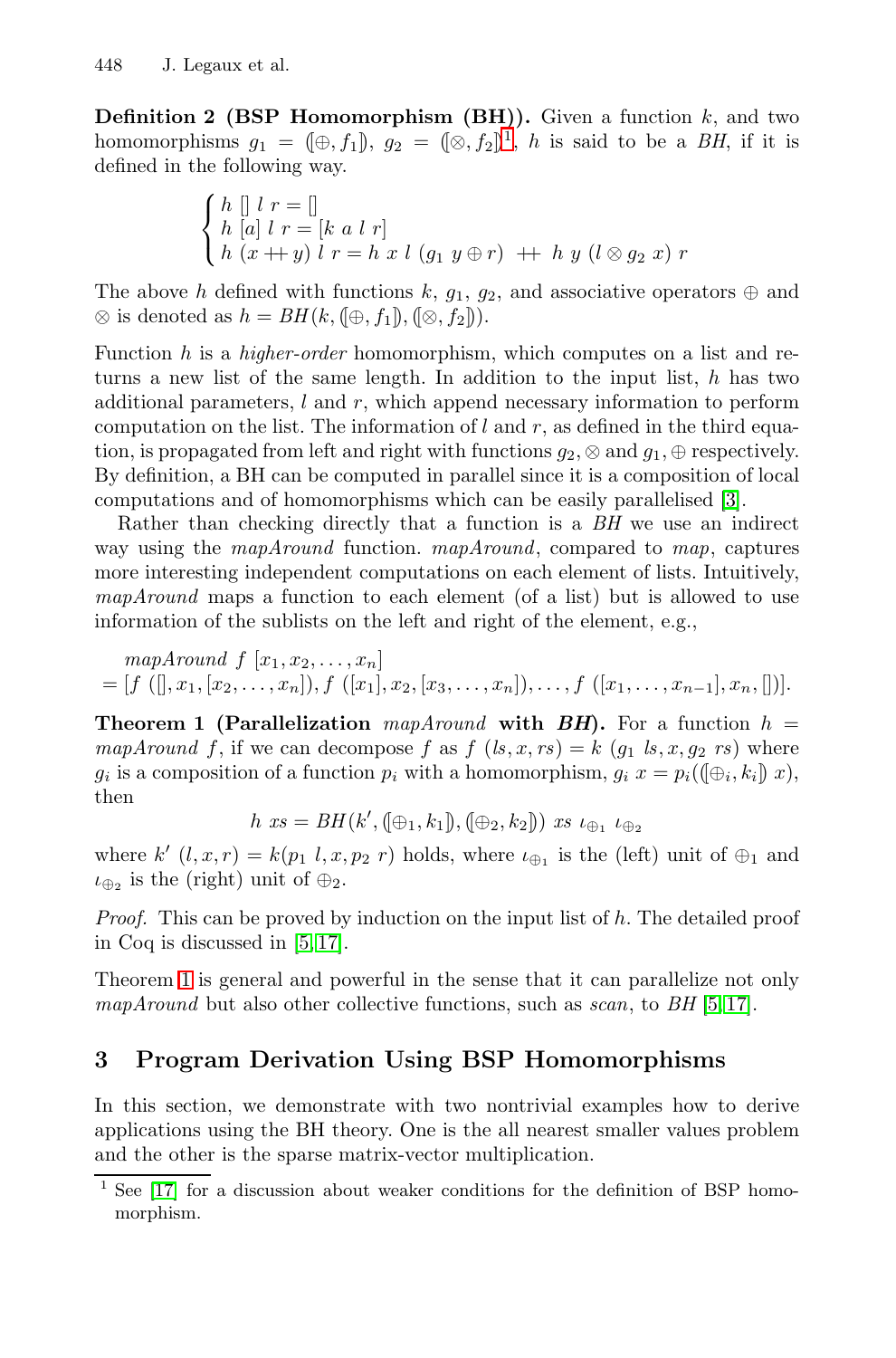#### **3.1 All Nearest Smaller Values**

The All Nearest Smaller Values (ANSV) problem is as follows:

Let  $as = [a_1, a_2, \ldots, a_n]$  be an array of elements from a totally ordered domain. For each  $a_j$ , find the nearest element to the left of  $a_j$  and the nearest element to the right of  $a_j$  that are less than  $a_j$ . If there is no such an element, we put  $-\infty$  instead.

An example of the input and the output for the function *ansv* that solves this problem is as follows.

*ansv* [3, 1, 4, 1, 5, 9, 2, 6, 5]  $=[(-\infty, 1), (-\infty, -\infty), (1, 1), (-\infty, -\infty), (1, 2), (5, 2), (1, -\infty), (2, 5), (2, -\infty)]$ 

A direct specification of the ANSV algorithm is as follows:

*ansv as* = *mapAround nsv as* where  $nsv$   $(ls, x, rs) = (nsvL x ls, nsvR x rs)$ *nsvL*  $x$   $\vert$  =  $-\infty$ *nsvL*  $x$  (*ls*  $+$  [*l*]) = **if**  $l < x$  **then** *l* **else** *nsvL*  $x$  *ls*  $nsvR \; x \; [] = -\infty$  $nsvR\ x\ ([r] + rs) =$  **if**  $r < x$  **then** r **else**  $nsvR\ x\ rs$ 

where we simply use *mapAround* to compute on each element and its surround (left and right arrays) with the function *nsv*. In the definition of *nsv*, *nsvL* x ls is to compute the rightmost element in  $ls$  that is less than  $x$ , while  $nsvR$  x  $rs$ computes the leftmost element in  $rs$  that is less than  $x$ .

However, to use the T[he](#page-4-0)orem 1, the computations on the left and right arrays need to be expressed as homomorphisms independent from the center element (this precondition derives from the function shape requirement in the theorem). We can give such a definition where we first select the candidates from the left and right arrays and then choose a correct one from them. Since the computation for the left and right is symmetrical, we here discuss the right one.

We are looking for the nearest smaller values, thus we can discard values that are equal or superior to the previous elements and only retain a sample of decreasing candidates as shown in Figure 1. Therefore, we can decompose the definition of *nsvR* as follows into a homomorphism that removes unnecessary elements from an array and a function that picks up the nearest smaller value. Since the result of the homomorphism is a list in which elements are in decreasing order, the binary operator of the homomorphism just removes elements from the right list that are larger than the rightmost element.

nsvR v  $rs = pickupR v$  ( $(\oplus, id)$  rs) where  $(ls + |l|) \oplus rs = ls + |l| + dropWhile (\lambda x.x > l) rs$ *pickupR*  $x$   $|$  =  $-\infty$ *pickupR*  $x$  ([r]  $+r$  *rs*) = **if**  $r < x$  **then**  $r$  **else** *pickupR*  $x$  *rs*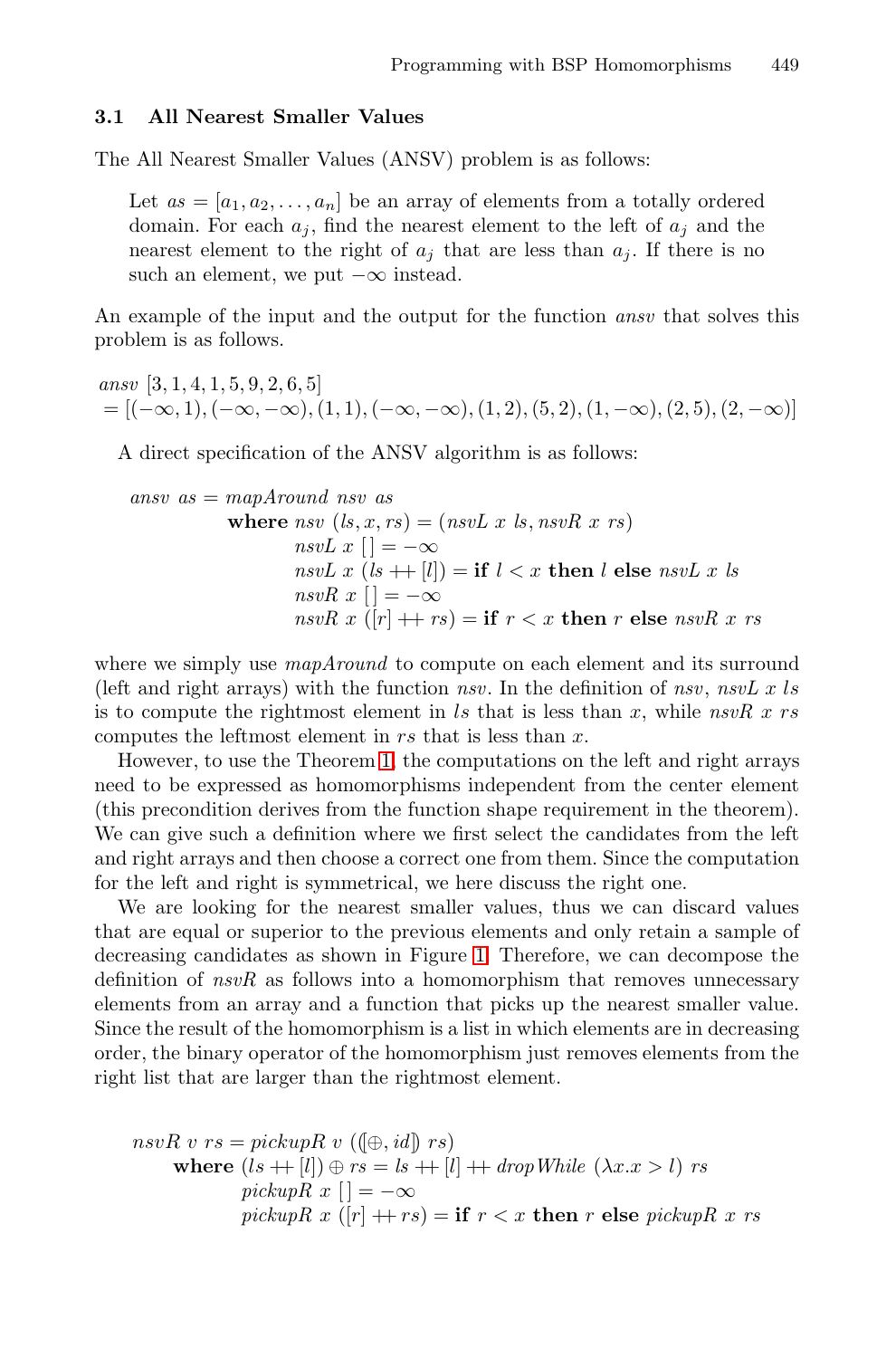<span id="page-4-0"></span>

Fig. 1. The candidates in a right array. The values that keep a decreasing order are kept as candidates (in black), while the others are discarded (in gray). Here the value 2 will be kept as the final solution since it is the closest candidate that is inferior to the center value 3 (in white).

We have decomposed  $nsvR$  into a function  $pickupR$  and a homomorphism  $(\oplus, id)$ ; the function  $nsvL$  can be similarly decomposed into  $pickupL$  and  $(\otimes, id)$ . Thus we can rewrite  $nsv$  as follows :

$$
nsv (ls, x, rs) = k ((\otimes, id) ls, x, (\oplus, id) rs)
$$
  
where  $k (l, x, r) = (pickupL x l, pickupR x r)$ 

This form matches the one needed to apply the Theorem 1 in order to derive the ANSV into a *BH*.

## **3.2 Sparse Matrix-Vector Multiplication**

Sparse matrices are often compressed into array representations. We develop a parallel program to compute the multiplication of a sparse matrix and a vector. Here we consider an array representation that consists of triples  $(y, x, a)$ :

- 
- **–** y: the row-index of the nonzero element,
- **–** x: the column-index of the nonzero element, and
- **–** a: the value of the nonzero element.

We assume that elements are sorted with respect to the indices  $y$  and  $x$ . For example, the following matrix A is represented by the array *as* with five triples.

$$
A = \begin{pmatrix} 1.1 & 2.2 & 0 \\ 0 & 1.3 & 1.4 \\ 0 & 0 & 3.5 \end{pmatrix} \qquad \text{as} = [(0, 0, 1.1), (0, 1, 2.2), (1, 1.4, 1.3), (1, 2.1.4), (2, 2.3.5)]
$$

In the matrix-vector multiplication, there is a result element for each row. Let us put the result on the first element in the row, and clear the other values with a dummy value denoted as  $\Box$ . For example, multiplying a vector [3.0, 4.0, 1.0] to the array representation *as* yields

*mult as* 
$$
[3.0, 4.0, 1.0] = [(0, 0, 12.1), (0, 1, \square), (1, 1, 6.6), (1, 2, \square), (2, 2, 3.5)]
$$
.

Note that we can apply the array packing [5] to compact the result into the result vector [12.1, 6.6, 3.5].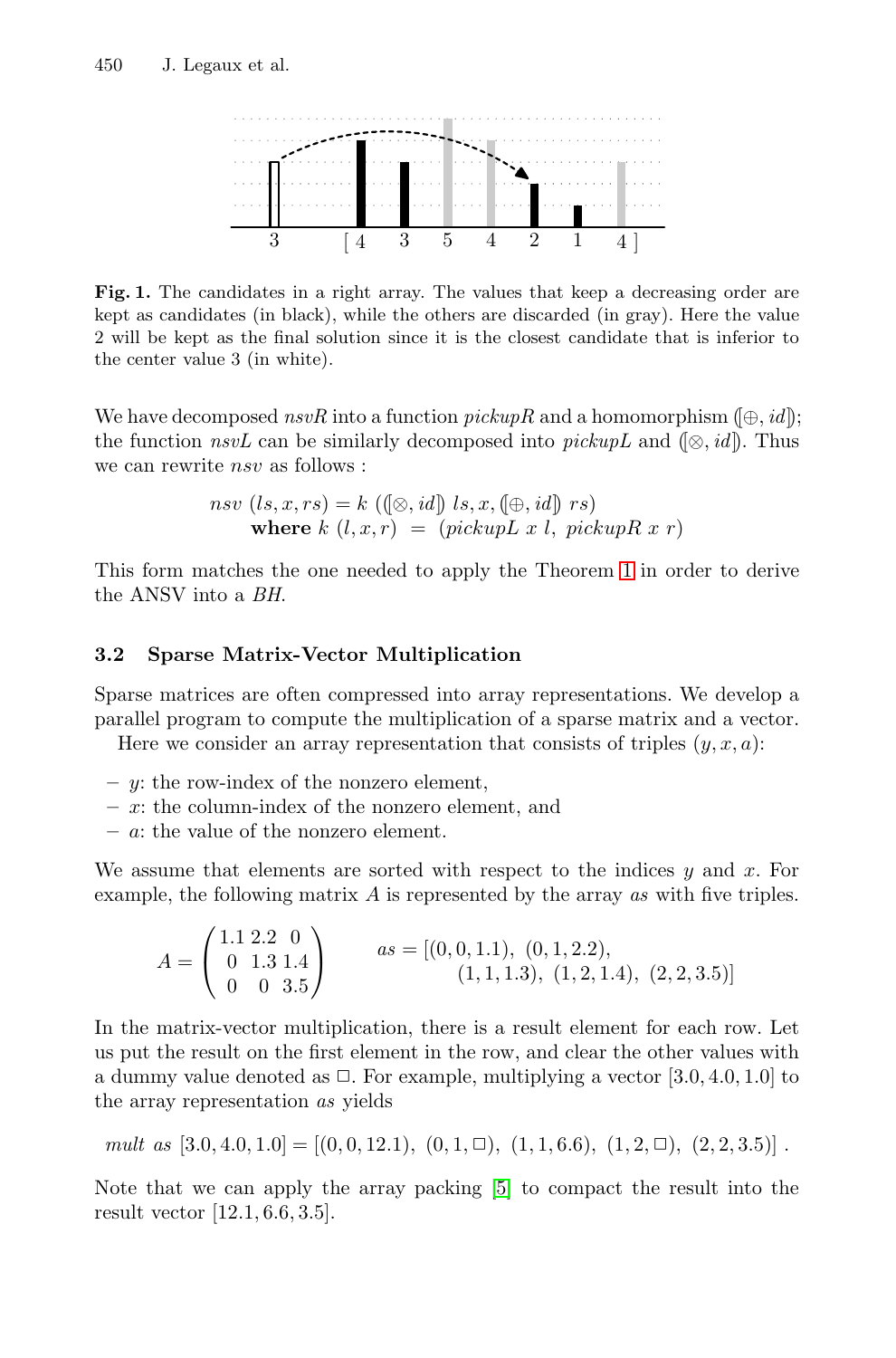Now we develop the specification of this problem using the *mapAround* function. The first and important step is to determine which kind of values are needed from the left or from the right. To check whether an element is the first one in the row, we simply compare the row-index of the element with that of the left element. When we compute the result value, we need the partial sum of the rightward values in the row, multiplied by the vector. Therefore, the values passed from the right are the row-index of the right element and the partial sum in the row (of right element). Based on these insights, we can develop a specification with the *mapAround* function. In the following program,  $v\langle i \rangle$  denotes the  $i<sup>th</sup>$  element of the vector  $v$ .

mult as 
$$
v = mapAround(f v)
$$
 as

\nwhere  $f v (ls, (y, x, a), rs) = \text{let } y_l = g_l ls; (y_r, s_r) = g_r v rs$ 

\nin if  $(y_l == y) \text{ then } (y, x, \Box)$ 

\nelse if  $(y_r == y) \text{ then } (y, x, v \langle x \rangle * a + s_r)$ 

\nelse  $(y, x, v \langle x \rangle * a)$ 

Now we give the definition of the auxiliary functions and check that they are homomorphisms. The function  $g_l$  just takes the row-index of the last element in a list. It is a homomorphism

$$
g_l = (\gg, \lambda(x, y, a).y) \quad \text{where} \quad a \gg b = b ,
$$

and any value (here we use  $-1$ ) is a left unit of the operator  $\gg$ . The function g*<sup>r</sup>* v is a bit more complicated and is defined as follows.

$$
g_r v [(y, x, a)] = (y, a * v \langle x \rangle)
$$
  
\n
$$
g_r v [as + (y, x, a)] = \text{let } (y', s) = g_r v as
$$
  
\n
$$
\text{in } (y', \text{if } y' = y \text{ then } s + a * v[x] else s)
$$

This function is i[nd](#page-2-1)eed a homomorphism as follows.

 $g_r v [(y, x, a)] = (y, a * v \langle x \rangle)$  $g_r v (ls + rs) = g_r v ls \odot g_r v rs$ where  $(y_l, s_l) \odot (y_r, s_r) =$ **if**  $y_l == y_r$  **then**  $(y_l, s_l + s_r)$  **else**  $(y_l, s_l)$ 

A right unit of the operator  $\odot$  is  $(-1, 0)$ .

Now we can apply the Theorem 1 to the specification above and obtain the following BH.

mult as 
$$
v = BH(k v, [\odot, \lambda(y, x, a).(y, a * v(x))])
$$
,  $(\gg, \lambda(x, y, a).y])$  as where  $k v(y_l, (y, x, a), (y_r, s)) =$  if  $y == y_l$  then  $(y, x, \Box)$  **else** if  $y == y_r$  then  $(y, x, a * v\langle x \rangle + s)$  **else**  $(y, x, a * v\langle x \rangle)$ 

\n $a \gg b = b$ 

\n $(y_l, s_l) \odot (y_r, s_r) =$  if  $y_l == y_r$  then  $(y_l, s_l + s_r)$  else  $(y_l, s_l)$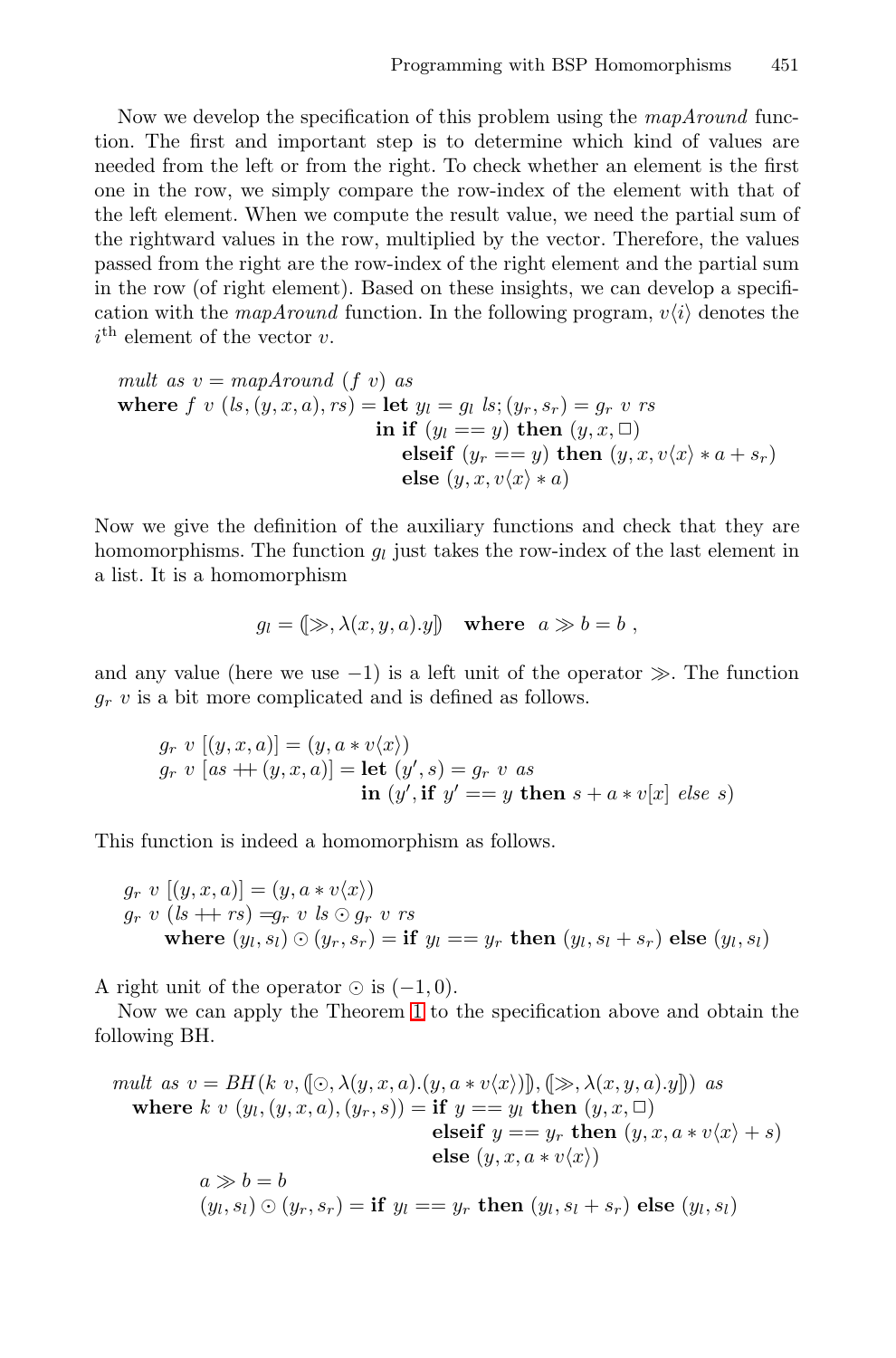# <span id="page-6-0"></span>**4 BH in the Orl´eans Skeleton [L](#page-10-4)ibrary**

#### **4.1 An Overview of Orléans Skeleton Library**

Orléans Skeleton Library is a  $C++$  library of data-parallel algorithmic skeletons. It is implemented on top of MPI and takes advantage of the expression templates optimisation techniques [22] to be very efficient yet allowing programming in a functional style. Programming with [OSL](#page-7-0) is very similar to programming in sequential as OSL offers a global view of parallel programs [4]. OSL programs operate on *distributed arrays* that are one dimensional arrays such that, at the time of the creation of the array, data is distributed among the processors. Distributed arrays are implemented as a template class DArray<T>. A distributed array consists of bsp\_p partitions, where bsp\_p is the number of processing elements of the parallel (BSP) machine. Each partition is an array of elements of type T.

To give a quick, yet precise, overview of OSL, Fig. 2 presents an informal semantics for the main OSL skeletons together with their signatures. In this figure,  $bsp_p$  is noted p. A distributed array of type DArray  $T >$  can be seen "sequentially" as an array  $[t_0, \ldots, t_{t.size-1}]$  where t.size is the (global) size of the (distributed) array t (and we use the same notation if t is a  $C++$  vector). But as with the getPartition skeleton, the user can expose the distribution of the distributed array, this informal semantics should also indicates how the array is distributed. We write the distribution as a subscript  $D$  of the distributed array. D is a function from  $\{0,\ldots,$  bsp\_p - 1} to N.

The first skeleton, map (and variants such as zip, mapIndex, *etc.*) is the usual combinator used to apply a function to each element of a distributed array (or two for zip). The first argument of both map and zip could be a  $C++$  functor either extending std::unary\_function or std::binary\_function, respectively.

Parallel reduction and parallel prefix computation with a binary *associative* operator ⊕ are performed using respectively the reduce and scan skeletons. Communications are needed to execute both skeletons.

permute and shift are communication skeletons. The next skeleton only modifies the distribution of the distributed array, not its content: redistribute distributes the content of the distributed array according to a vector of integers representing the target distribution. All the skeletons up to redistribute preserve the distribution. It means that if they are applied to evenly distributed arrays, the result will be an evenly distributed array. The redistribute skeleton may thus seems useless. However, some algorithms such as BSP regular sampling sort, require intermediate and final results that are not evenly distributed. To implement such algorithms, two additional skeletons are needed: getPartition and flatten. The getPartition skeleton exposes how a distributed array is distributed among the processors, while flatten is the inverse operation.

As a very short OSL example program, we can compute the variance  $\sum_{i=0}^{n-1} (x_i - \frac{\sum_{j=0}^{n-1} x_j}{n})$  of a sequence of random variables  $x_i$ :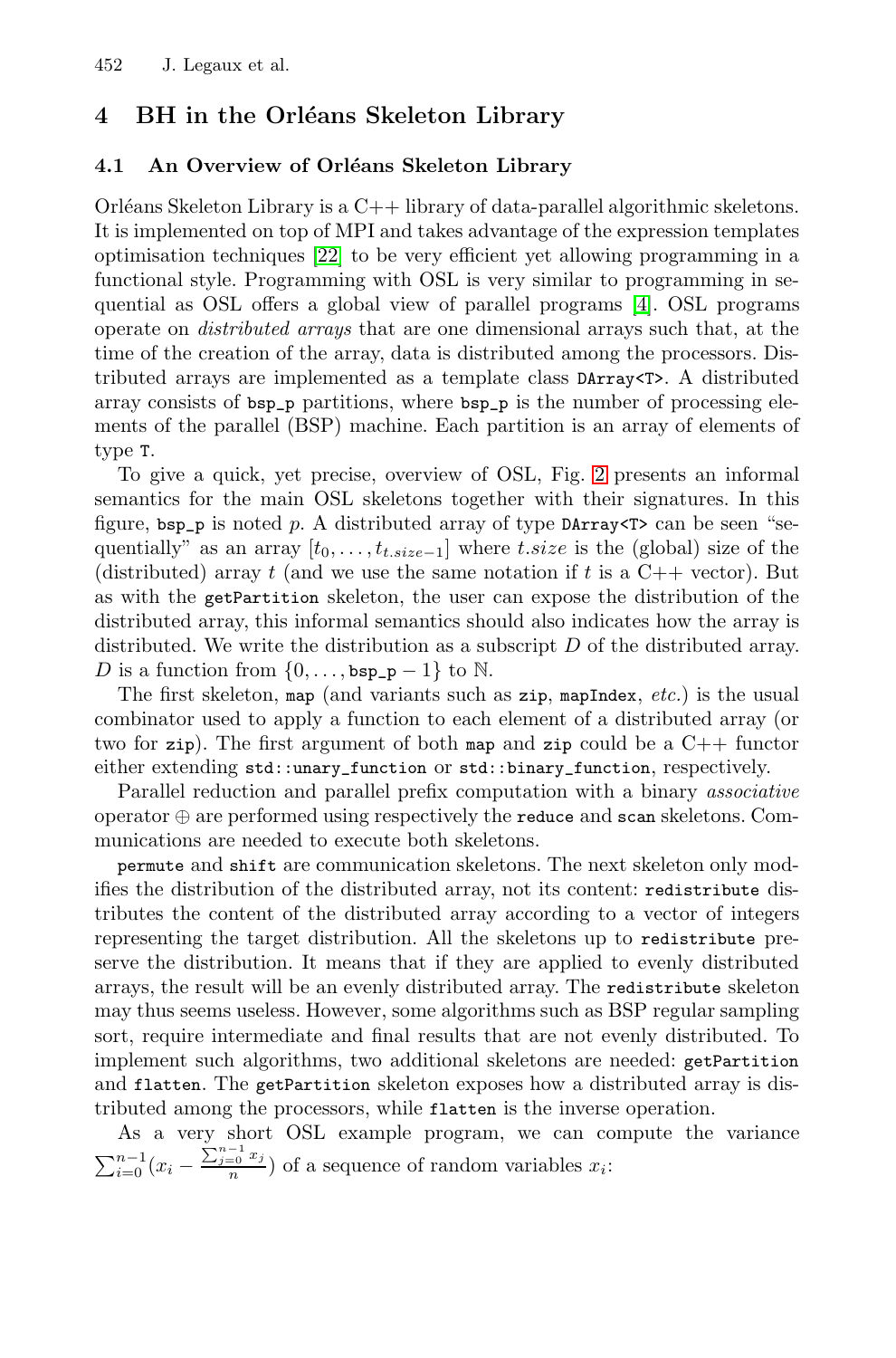| <b>Skeleton</b> | Signature                                                                                                                  |
|-----------------|----------------------------------------------------------------------------------------------------------------------------|
|                 | Informal semantics                                                                                                         |
| map             | DArray <w> map(W <math>f(T)</math>, DArray<t> t)</t></w>                                                                   |
|                 | $\texttt{map}(f,[t_0,\ldots,t_{t.size-1}]_D) = [f(t_0),\ldots,f(t_{t.size-1})]_D$                                          |
| reduce          | $\langle T \rangle$ reduce(T $\oplus$ (T,T), DArray $\langle T \rangle$ t)                                                 |
|                 | $\texttt{reduce}(\oplus, [t_0, \ldots, t_{t.size-1}]_D) = t_0 \oplus t_1 \oplus \ldots \oplus t_{t.size-1}$                |
| scan            | DArray <t> <math>scan(T\oplus(T,T)</math>, DArray<t> t)</t></t>                                                            |
|                 | $\texttt{scan}(\oplus, [t_0, \ldots, t_{t.size-1}]_D) = [\oplus_{i=0}^{0} t_i; \ldots; \oplus_{i=0}^{t.size-1} t_i]_D$     |
| permute         | DArray <t> permute(int f(int), DArray<t> t)</t></t>                                                                        |
|                 | permute(f, $[t_0, \ldots, t_{t.size-1}]_D$ ) = $[t_{f^{-1}(0)}, \ldots, t_{f^{-1}(t.size-1)}]_D$                           |
| shift           | DArray <t> shift(int o, T f(T), DArray<t> t)</t></t>                                                                       |
|                 | shift $(o, f, [t_0, \ldots, t_{t.size-1}]_D) = [f(0), \ldots, f(o-1), t_0, \ldots, t_{t.size-1-o}]_D$                      |
| redistribute    | DArray <t> redistribute(Vector<int> dist, DArray<t> t)</t></int></t>                                                       |
|                 | redistribute(dist, $[t_0, \ldots, t_{t.size-1}]_D) = [t_0, \ldots, t_{t.size-1}]_{dist}$                                   |
| getPartition    | DArray< Vector <t> &gt; getPartition(DArray<t> t)</t></t>                                                                  |
|                 | getPartition( $[t_0, \ldots, t_{t.size-1}]$                                                                                |
|                 | $=\big[[t_0,\ldots,t_{D(0)-1}],\ldots,[t_{j_i},\ldots,t_{j_i+D(i)-1}],\ldots,[t_{j_{p-1}},\ldots,t_{t.size-1}]\big]_{E_n}$ |
|                 | where $E_p(i) = 1$ and $j_i = \sum_{k=0}^{k=i-1} D(k)$                                                                     |
| flatten         | DArray <t> flatten(DArray&lt; Vector<t> &gt; t)</t></t>                                                                    |
|                 | flatten $([a_0, \ldots, a_{a.size-1}]_D)$                                                                                  |
|                 | $=\left[a_0[0], \ldots, a_0[a_0.size - 1], a_1[0], \ldots, a_{a.size - 1}[a_{a.size - 1.size - 1}]\right]_{D'}$            |
|                 | where $D'(i) = \sum_{j_i \le k < j_i + D(i)} a_k.size$ and $j_i = \sum_{k=0}^{k=i-1} D(k)$                                 |

<span id="page-7-0"></span>**Fig. 2.** OSL Skeletons

double avg = osl::reduce(std::plus<double>(), x) / x.getGlobalSize(); double variance = osl::reduce(std::plus<double>(), osl::map(boost::bind(std::minus<double>(),avg, \_2), x));

### **4.2 Using the BH Skeleton**

The signature of the bh skeleton is:

```
DArray<typename K::result_type>
 bh(K k, Homomorphism<T, L> * hl, Homomorphism<T, R> * hr,
    L l, R r, const DArray<T>& temp)
```
According to Definition 2, a BH is defined [by](#page-1-1) a function k and two homomorphisms g1 and g2, which are applied on a list (in the form of a distributed array temp) with two boundary elements L and R.

k can be easily implemented as a usual functor whose () operator takes three arguments: the left summary (which will be the result of the application of g1 on the left part of the list), the current element and the right summary. For g1 and g2, we define a generic virtual base class Homomorphism which defines the needed function f, operator  $\odot$  and its unit  $id_{\odot}$  (Definition 1). The user can then implement its own homomorphism by creating a derived class that provides concrete implementations of those 3 items.

k, g1 and g2 are the first three parameters of our generic BH skeleton. To apply it to actual data, we need to provide three last arguments: the boundary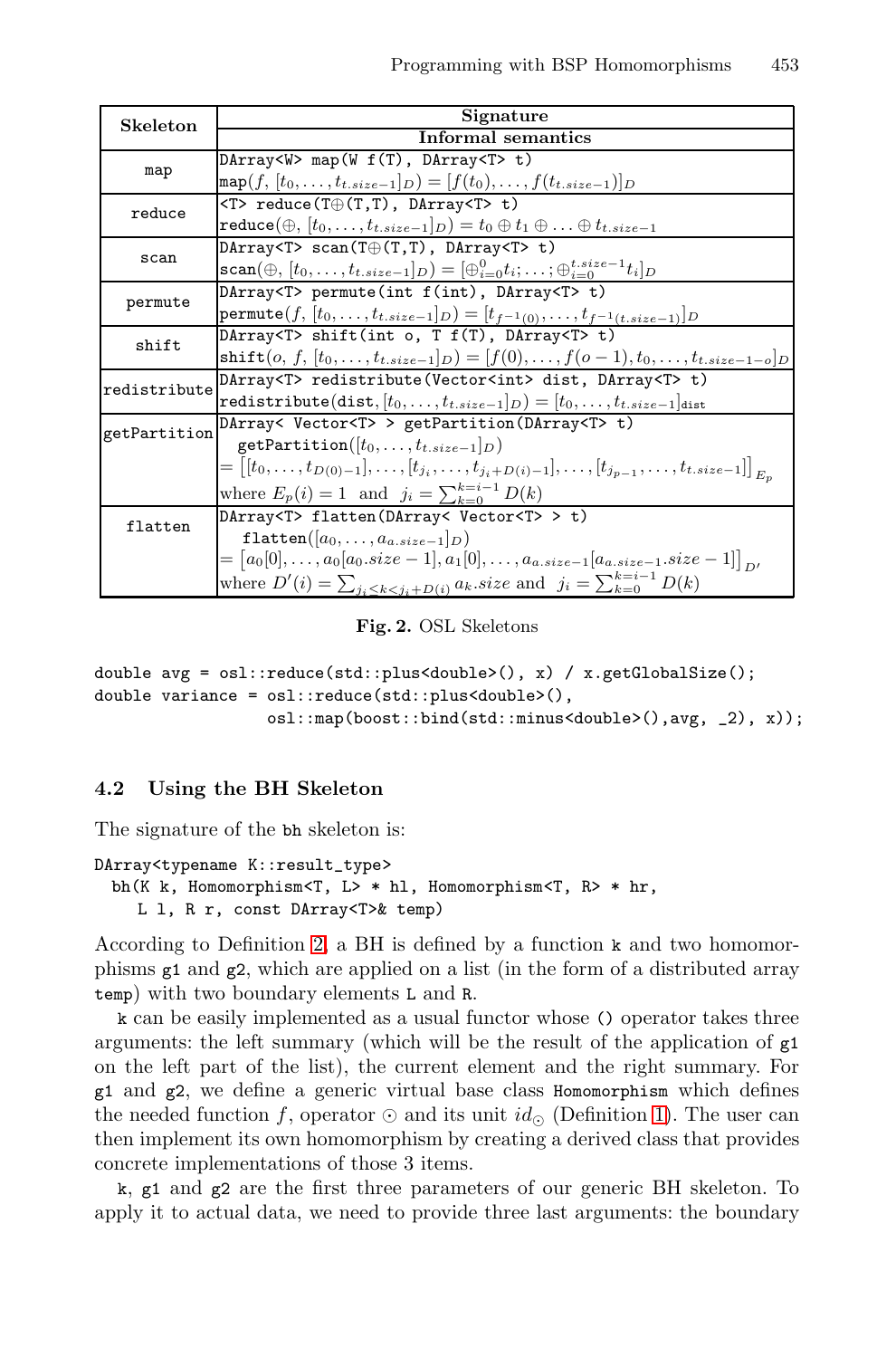elements L and R, and the list in the form of a DArray. The return value will be a list of the same size, whose type of elements will be the result type of k.

Implementing for example the computation of the prefix-sum on an array of integers can be easily done. First, we need the left homomorphism that subsequently adds all the values:

```
class HAdd: public Homomorphism<int, int> {
   public:
       HAdd() { neutral = 0; }
       inline int f(const int& i) {return i;}
       inline int o(const int& i1, const int& i2) {return i1+i2;}
};
```
We do not have any computation to conduct on the right side. However we still need to provide an homomorphism to the bh skeleton, so we can define one that always returns the same value. This homomorphism, named HConst, is defined in a similar way than HAdd but with each operator returning 0.

We now only have to define the k function which will simply add the computed sum of the left sub-array with the current element:

```
struct AddLeft {
 typedef int result_type;
 inline int operator()(int l, int i, int r) const { return l+i; }
};
```
We can now apply the skeleton to compute the prefix sum on any distributed array d, using zeros for the boundary values:

DArray<int> result = osl::bh(AddLeft(),new HAdd(), new HConst(), 0, 0, d);

## **4.3 Implementation of the BH Skeleton**

The bh skeleton is implemented with the usual expression template mechanism of our library, so it can be integrated seamlessly in any OSL expression and trigger the fusion optimisation when it is relevant. The recursive definition of homomorphisms provides room for a major optimisation. If we apply the definition to an array of elements, we can write the third recursive rule as such:

 $h[x_1,...,x_n] = h[x_1,...,x_n-1] ⊙ h[x_n] = h[x_1,...,x_n-1] ⊙ f(x_n).$ This allows us to pre-compute locally the application of the homomorphism to each sub-array in a linear time as we only have to apply f and  $\odot$  once per element. Without this optimisation, we would have to conduct these operations  $i$  times for each of the n x*<sup>i</sup>* elements, thus resulting in a square complexity. Thanks to the associativity of homomorphisms, we can symmetrically implement the same optimisation for the right homomorphism that applies on the end of the array.

A disadvantage is that in order to achieve this purpose we have to consider the local part of the array on each node in its entirety: This forces us to break the loop fusion mechanism, which is based on the fact that each element of the array is treated separately. However fusion can still occur on the expression (if there actually exists one) that produces the input array temp.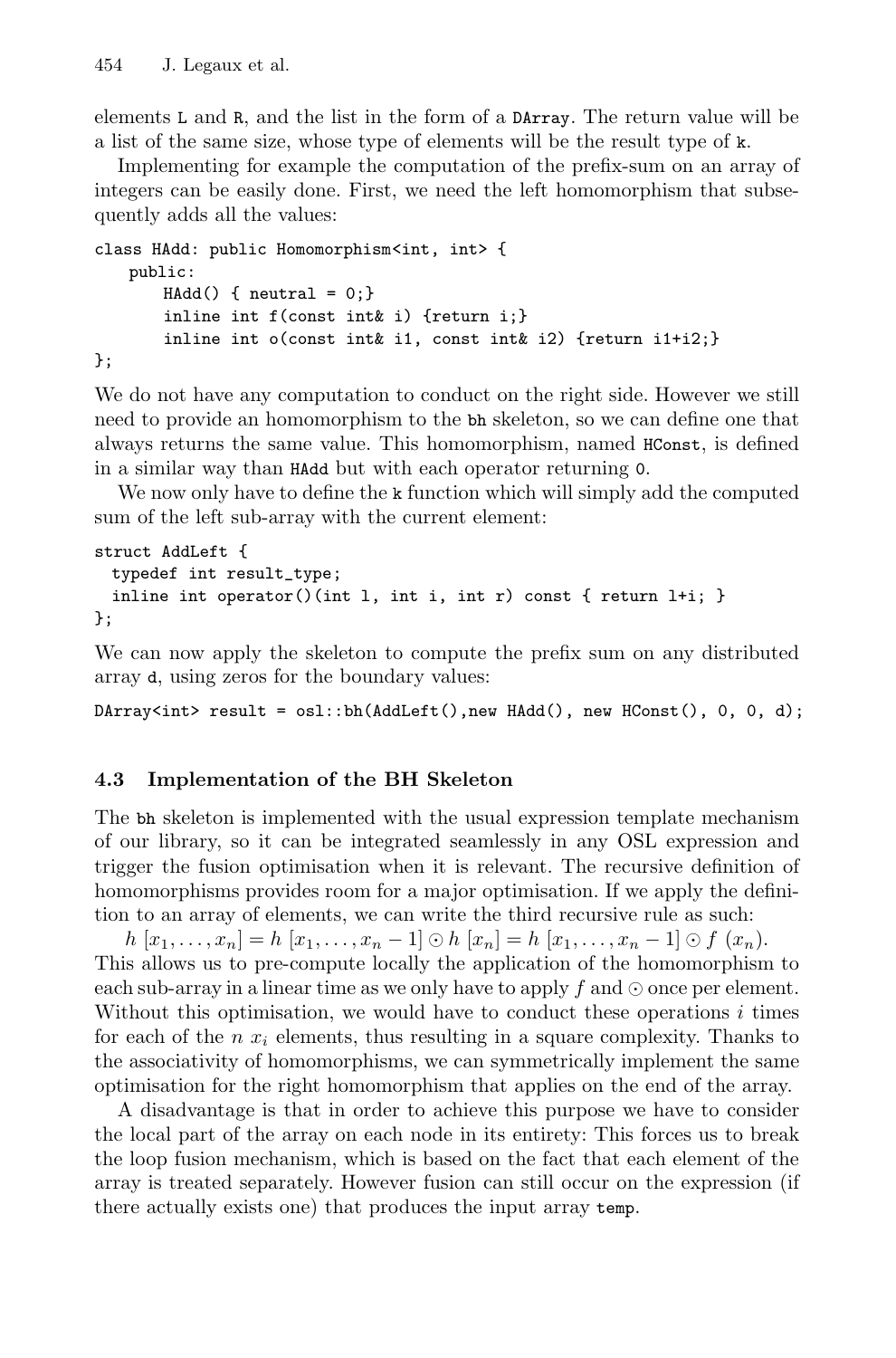## <span id="page-9-0"></span>**5 Experiments**

We implemented programs computing the ANSV and sparse-matrix vector multiplication using our implementation of the BH skeleton in the OSL library. We then measured the scalabity of those programs when parallelised over several cores on two architectures : a shared-memory computer containing 4 processors with 12 computer cores each (thus a total of 48 cores), and a distributed-memory cluster of 8 machines each containing 2 processors of 4 cores (for a total of 64 cores). More experiments are currently undergoing on a larger cluster containing several hundreds cores. Those measures were conducted using a statistical evaluation protocol [20] in order to ensure stability and reproducibility of the results. ANSV was solved on a 10<sup>7</sup> elements array. Sparse matrix-vector multiplication was conducted on a  $10^9$  elements matrix with  $10\%$  of non-zero elements, leading to an actual  $10^8$  elements of data.



**Fig. 3.** Distributed memory

**Fig. 4.** Shared memory

The ANSV problem scales well although sub-linearly, we may expect its performance to peak at a greater number of cores. This could be explained by the fact that each processor has to communicate its local array of candidate elements to every other core. Those arrays can reach a consequent size on big problems, and the cost of this communication operation may rapidly overcome the parallelisation gains on larger numbers of cores.

On the other hand, the sparse matrix-vector multiplication is perfectly linear. As in this problem the processors only have to exchange [a](#page-10-5) pair of numbers, the communication cost is probably too small to impact the scaling of the algorithm at this level. We also get super-linear speedups on the distributed architecture with a large number of cores, which seems to indicate that this particular computation is limited by the memory bandwidth on the shared memory architecture.

## **6 Related Work**

There are many algorithmic skeletons libraries, for various host languages: [6] is a recent survey of such libraries. Depending on the supported data structures,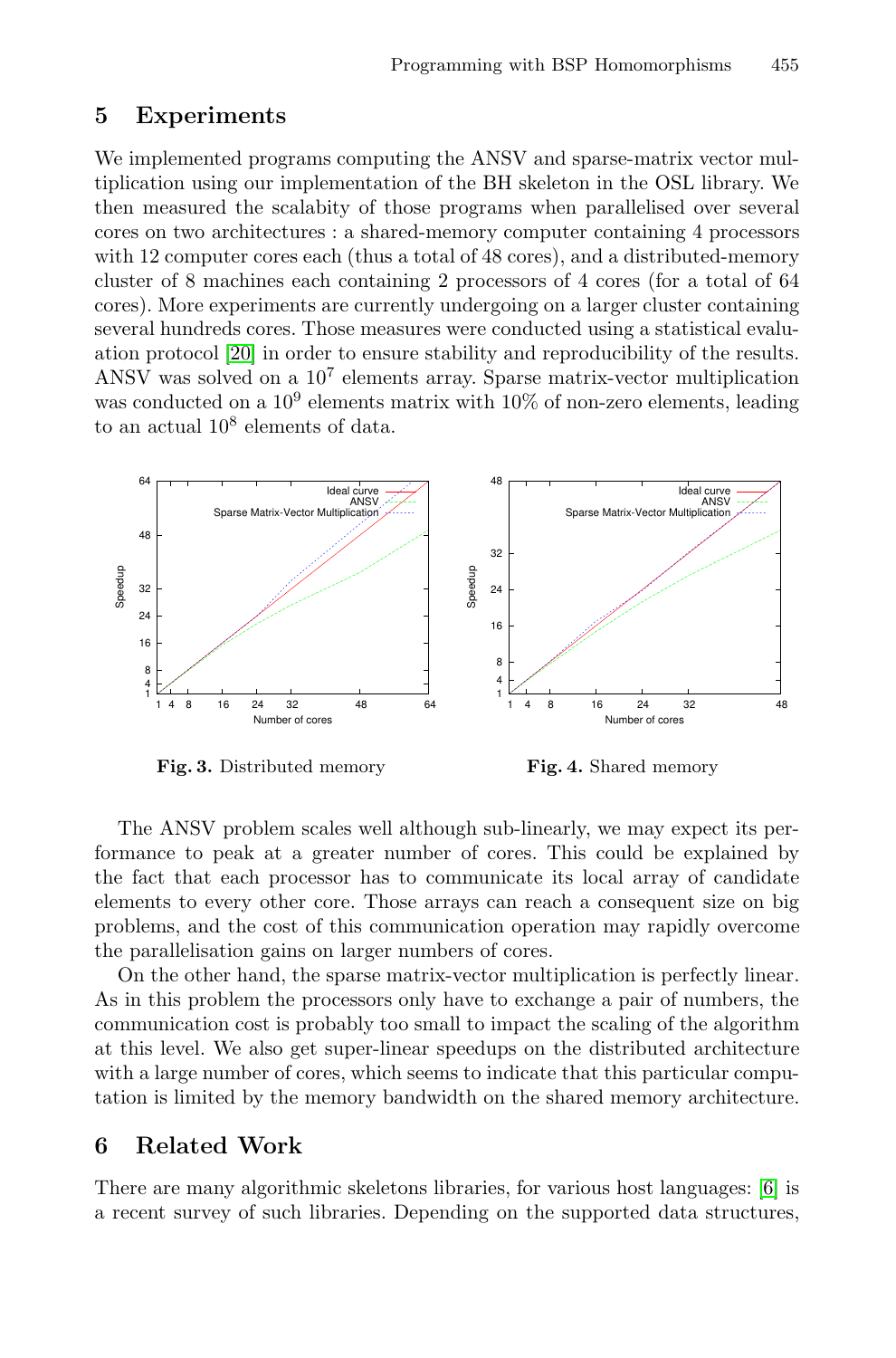these libraries could be used to implement programs obtained by systematic developement based on the theory o[f lis](#page-11-9)ts [3, 14], trees [13] or arrays. However none support BSP homomorphisms. Compared to BSP implementations of skeletons [23] together with usual theories, our theoretical framework and OSL library allow to derive and implement efficient programs such as the all nearest smaller values program.

Several researchers worked on formal semantics for BSP computations, for example [9,16]. But to our knowledge none of these semantics was used to generate programs as the last step of a systematic development. LOGS is a semantics of BSP programs and was used to generate C programs [24]. The main difference with our approach is that it starts from a local and imperative view of parts of the program to build a larger one, and we start from a global and functional view and refine it.

# **7 Conclusion and Future Work**

<span id="page-10-2"></span><span id="page-10-1"></span><span id="page-10-0"></span>The theory of bulk synchronous parallel homomorphism allows to derive nontrivial applications. The support of BSP homomorphism in the Orléans Skeleton Library through the *BH* skeleton can be used to implement such applications. In the SkeTo and OSL libraries, fusion [12] is done by the expression templates technique. More global optimisations could be done, in particular using the Proto framework for C++: This is planned. However we still need to investigate the theory of fusion for BSP homomorphisms before incorporing *BH* fusion in OSL.

<span id="page-10-4"></span><span id="page-10-3"></span>**Acknowledgements.** This work is partly supported by ANR (France) and JST (Japan) (project PaPDAS ANR-2010-INTB-0205-02 and JST 10102704). Jo[effrey](http://homepages.inf.ed.ac.uk/mic/Pubs) [Legaux](http://homepages.inf.ed.ac.uk/mic/Pubs) [is](http://homepages.inf.ed.ac.uk/mic/Pubs) [supported](http://homepages.inf.ed.ac.uk/mic/Pubs) [by](http://homepages.inf.ed.ac.uk/mic/Pubs) [a](http://homepages.inf.ed.ac.uk/mic/Pubs) [PhD](http://homepages.inf.ed.ac.uk/mic/Pubs) [grant](http://homepages.inf.ed.ac.uk/mic/Pubs) [f](http://homepages.inf.ed.ac.uk/mic/Pubs)rom the *Conseil G´en´eral du Loiret*.

## <span id="page-10-5"></span>**References**

- 1. Bird, R.: An introduction to the theory of lists. In: Broy, M. (ed.) Logic of Programming and Calculi of Discrete Design, pp. 5–42. Springer (1987)
- 2. Cole, M.: Algorithmic Skeletons: Structured Management of Parallel Computation. MIT Press (1989), http://homepages.inf.ed.ac.uk/mic/Pubs
- 3. Cole, M.: Parallel Programming with List Homomorphisms. Parallel Processing Letters 5(2), 191–203 (1995)
- 4. Deitz, S.J., Callahan, D., Chamberlain, B.L., Snyder, L.: Global-view abstractions for user-defined reductions and scans. In: PPoPP, pp. 40–47. ACM, New York (2006)
- 5. Gesbert, L., Hu, Z., Loulergue, F., Matsuzaki, K., Tesson, J.: Systematic Development of Correct Bulk Synchronous Parallel Programs. In: International Conference on Parallel and Distributed Computing, Applications and Technologies (PDCAT), pp. 334–340. IEEE (2010)
- 6. González-Vélez, H., Leyton, M.: A survey of algorithmic skeleton frameworks: high-level structured parallel programming enablers. Software, Practrice & Experience 40(12), 1135–1160 (2010)